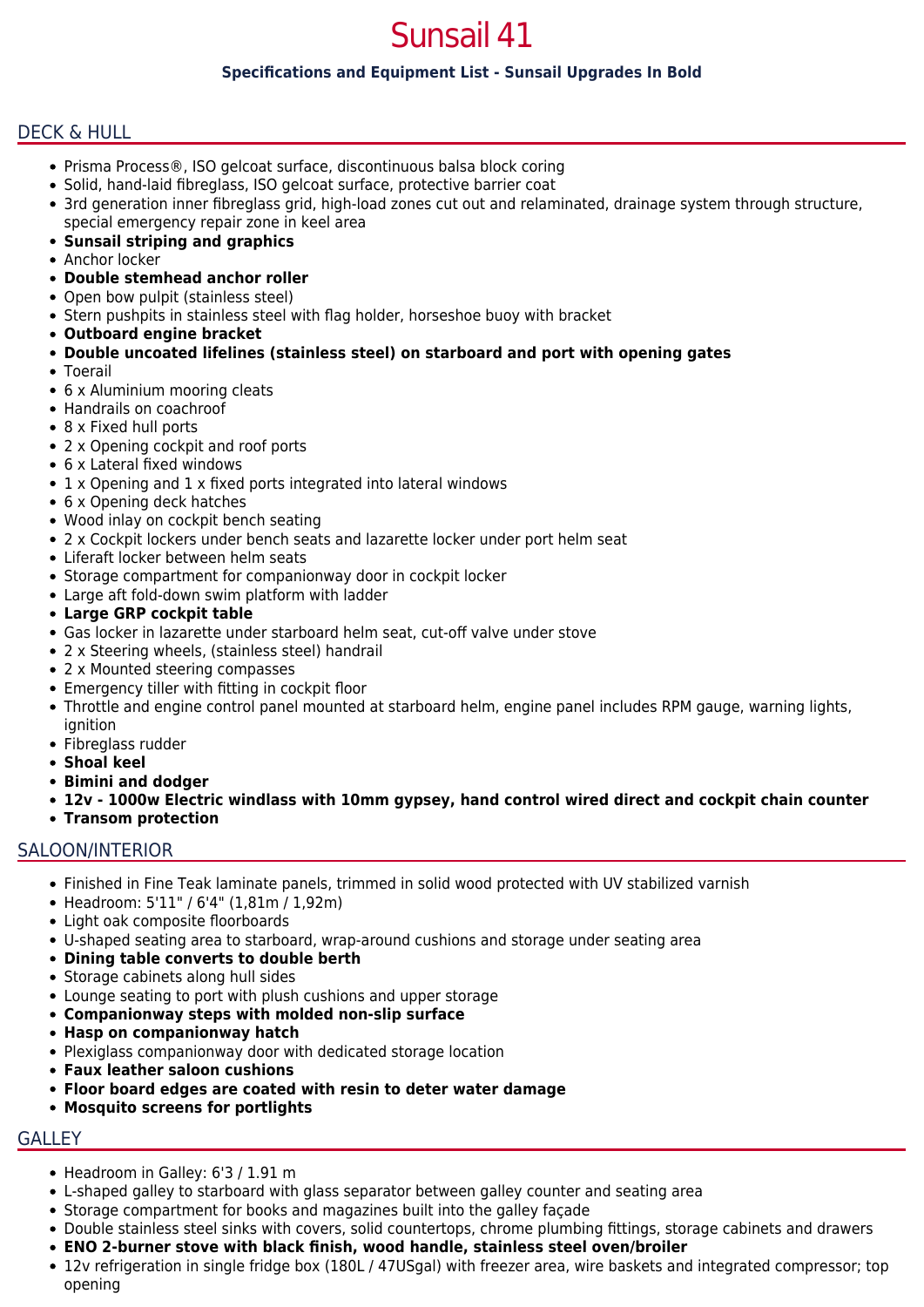#### **Propane solenoid cut-off valve**

## NAVIGATION CONSOLE

- Full function navigation station with general electrical panel and bookshelf
- Central nav desk with leatherette lining and interior storage

#### FORWARD CABIN

- Max headroom: 6' / 1,84m
- Double centerline berth with high-density foam mattress
- 1 x Deep cabinet with shelves and hanging rod
- White vinyl lining on hull with lateral wood shelf
- 1 x Opening deck hatch, for light and ventilation

## PLUMBING INSTALLATION

- **Transom shower with hot and cold water mixer**
- Roto moulded water tank 330L / 87USgal under the forward berth with deck fill
- **Extra fresh water tank 130L / 34USgal**
- **40L / 10USgal hot water heater connected to engine heat exchanger and 110v electrical system**
- Hot and cold water distributed throughout the boat via semi-rigid hose
- Water pump and accumulator tank
- Electric bilge pump on float switch and manual dual-action pump in cockpit
- Digital water level display
- Shower pumps equipped with individual electric pumps with filters and on-off switches
- Bilge pump filter and exhaust

## ENGINE & CONTROLS

- *Yanmar* **4JH45 -- 45 hp common rail diesel engine with sail drive**
- 3-Blade fixed propeller
- Fully soundproofed engine compartment with engine access behind stairwell and from aft cabin
- Fuel/water separator
- Built-in muffler, forced air ventilation and stainless steel exhaust fitting aft
- 1 Rotomoulded diesel tank 200 L / 53 US Gal

## MAST, RIGGING & SAILS

- **Custom heavy duty battened charter mainsail**
- **Charter upgrade, heavy duty furling genoa with red UV protection strips**
- **Stackpack LazyJack system in Sunsail blue with logo**
- Harken mainsail traveller with ball-bearing cars and control lines led aft to cockpit
- Genoa tracks on coachroof with adjustable lead cars
- Line stoppers on both sides of coachroof with return blocks
- 2 Self-tailing primary sheet winches (H46.2 STA)
- 2 Self-tailing halyard winches (H40.2 STC)
- Running rigging polyester topping lift, main halyard, genoa halyard, mainsheet, genoa sheets, reefing lines
- 2 x Reefing lines
- Mainsheet and genoa sheet led to helm station with stoppers
- **Classic anodized aluminum mast and boom with customized, reinforced fittings and double spreaders**
- Standing rigging is discontinuous wire  $1 \times 19$
- Double backstav
- 2 x Winch handles
- Rigid boom vang
- **ProFurl furling system**
- **Windex wind vane**

#### ELECTRICAL INSTALLATION

- 110v / 220v circuit shore power, outlets, distributor shore power cable wired direct
- 12 x 110v or 220v cabin outlets
- 12v / 125Ah alternator
- Charge distributor/isolator
- 1 x 110Ah engine starter battery
- **House battery bank -- 4 AGM batteries totalling 340ah**
- Positive battery switch for engine and house bank in aft cabin
- Electric panel with 12v breakers, 110v or 220v breakers, 12v consumption meter, 12v charging meter
- 12v plug per cabin and at nav station
- **LED lights throughout**
- **Battery charger 60amp**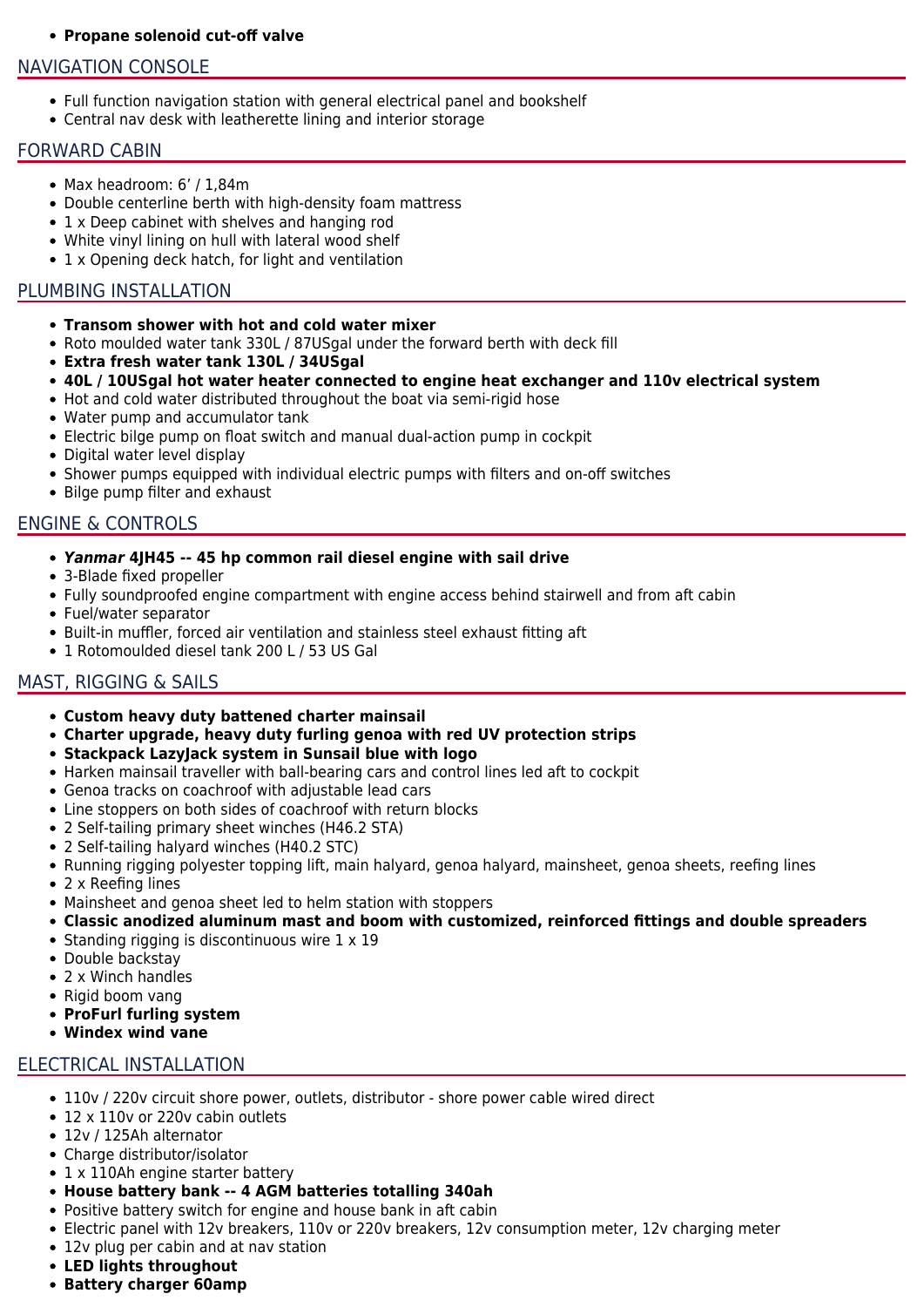- *Fusion* **Radio / Mp3 player + 2 interior speakers + 2 cockpit speakers**
- **LED Navigation lights**
- **1 x USB plug per cabin**
- **Shore power air conditioning**
- **9" Multifunction touchscreen display in cockpit (WIFI enabled)**
- **2 x Tridata**
- **1 x Autopilot control head**
- **Hydraulic linear drive autopilot**
- **Depth sounder & anenometer windvane**
- **Fans in saloon and all cabins**
- **VHF**
- **1 x 75w Solar panel**

#### FORWARD HEAD

- Private forward head compartment
- Solid surface countertop and moulded sink
- Pull out shower with fitting
- Clothes hook and towel bar
- Mirror
- Toilet paper holder
- Cabinet above sink
- Electric drainage pump
- **Large bowl electric marine toilet individual holding tank**

#### AFT CABINS

- Headroom: 6'4 / 1.95m
- Double berth with high-density foam mattress
- Deep cabinet with shelves and hanging rod
- White vinyl lining on hull with lateral wood shelf

#### AFT HEAD

- Access from saloon
- Solid surface countertop and moulded sink
- **Standing shower separated by a PMMA shower screen**
- Stainless steel hanging bar
- Clothes hook, towel holder and mirror
- Cabinet above sink
- Toilet paper holder
- Electric drainage pump
- **Large bowl electric marine toilet in with individual holding tank**

#### SAFETY GEAR

- **Primary (stainless steel) and secondary (galvinized) anchors**
- **6 x Fenders**
- **6 x Mooring / dock lines**
- **Life jackets and safety harnesses per max pax**
- **Bell**
- **Flare Kit**
- **Binoculars**
- **Navigation tools: Parallel rule, compass, dividers**

## CRUISING GEAR

- **Plates, cups, saucers, glasses per max pax**
- **Bed linens per max pax**
- **Flatware per max pax**
- **Pots, pans, miscellaneous food prep tools**
- **Cooking and serving utensils**
- **Coffee pot, tea kettle, toaster**
- **Snorkeling gear per max pax**
- **Towels and washcloths**